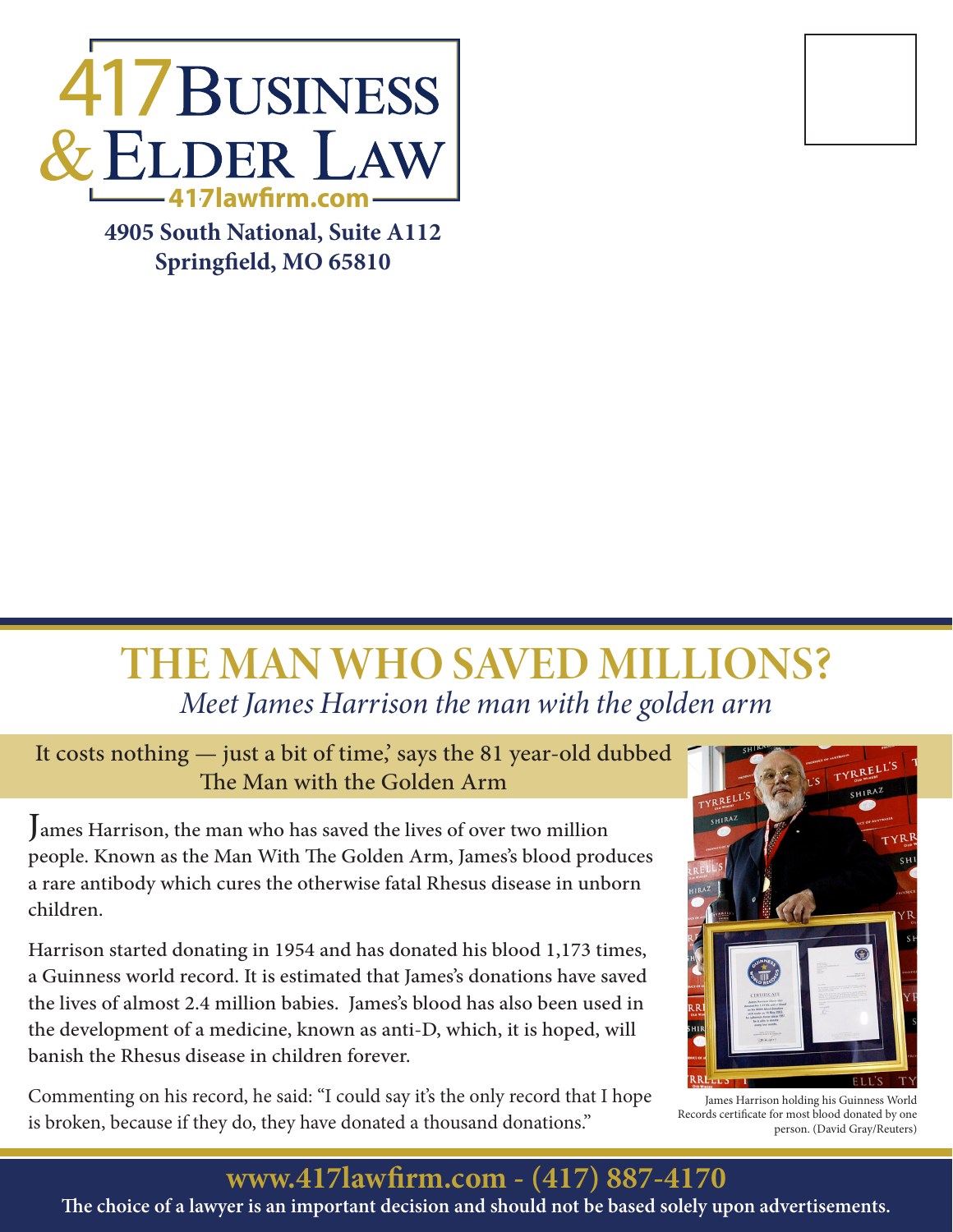

#### **ADVERTISEMENT**

**4905 South National, Suite A112**

# *We've Changed for the Better!*

## *Law Office of Sativa Boatman-Sloan, LLC is now 417 Business & Elder Law, LLC*

After eight years in business, owner and managing attorney Sativa Boatman-Sloan has renamed the law firm to 417 Business & Elder Law, LLC. The change is in part due to the growth of the firm and having multiple attorneys on staff taking expanded leading roles. Additionally, the trend nationwide is for law offices to have a descriptive name designating the types of law

they handle. We are very excited for the continued growth this change will bring!



Sativa Boatman-Sloan, Attorney at Law, has quickly become a highly trusted resource in our community. This Springfield native has practiced law for 25 years. She is a savvy, competent lawyer who truly has her clients' best interests at heart. "My passion is to help families and small business owners; I'm thankful to have a practice where I can do that every day. I love to teach people about their options and inspire them to make sound decisions for their lives."

After graduating from Glendale High School and Truman State University, she graduated from St. Louis University School of Law in 1996 and then spent several years practicing law in the St. Louis area. Although quite successful, she realized that her true passion is helping families secure their businesses and assets for the future. She then returned home to Springfield in 2004.

In 2014, Sativa opened her independent practice which quickly grew. Sativa believes in explaining the law to her clients in an easily understandable way and educating them about their options. She sees her role as an educator of the law, on a mission to inform the community about how to best resolve their legal needs. She strives to give them the knowledge and guidance they need to make well informed decisions about what is right for their business or family.

"Thanks to your referrals, 417 Business & Elder Law, LLC is rapidly growing and helping more people secure their futures and giving them peace of mind. Word-of-mouth referrals are special because you have placed your trust and confidence in me and my team so that we may help your friends and family."

### **www.417lawfirm.com - (417) 887-4170**

**The choice of a lawyer is an important decision and should not be based solely upon advertisements.**

*Estate Planning*

TODAY!

*Nursing Home Planning*

*Guardianship*

*Wills & Trusts*

*Powers of Attorney*

*Limited Liability Companies*

*Business Contracts*

*Real Estate Law*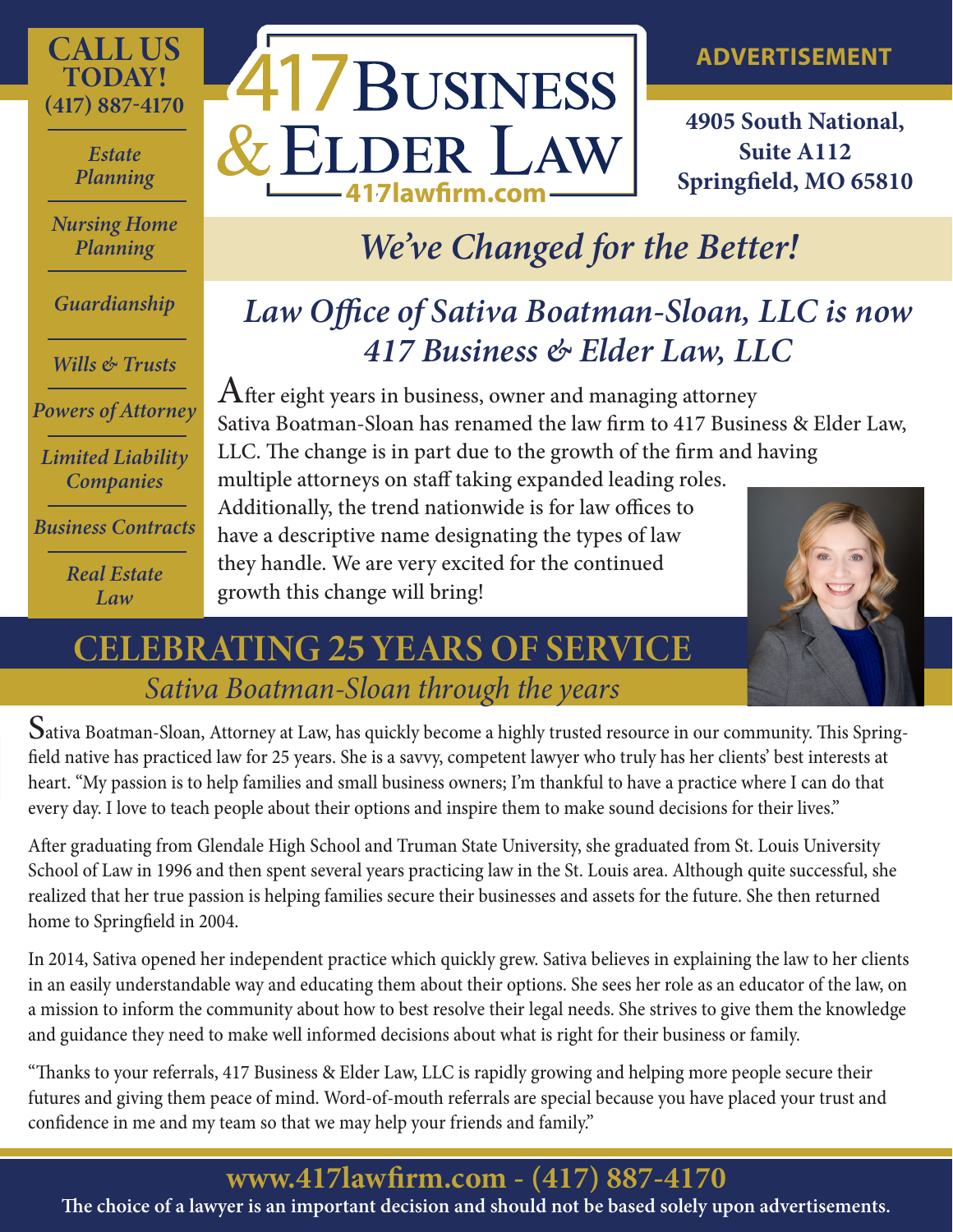### START A NEW BUSINESS *How to get started*

Not knowing where to start can be the biggest fear. Most entrepreneurs have an idea but don't know how to put their ideas in motion. Here's some steps to help!

- Market research
- Write a business plan
- Register your business (Call us, we can help)
- Fund your business
- Pick a location
- Choose a business name
- Apply for permits
- Open a business bank account

*"I'm convinced that about half of what separates successful entrepreneurs from the non-successful ones is pure perseverance."* — Steve Jobs

# WHEN TO GET AN LLC *Does my business really need one?*

Have you ever wondered... do I need an LLC for my business? Don't worry, we are here to help. An LLC stands for "Limited Liability Company". An LLC is mainly setup to protect the members' personal assets and keep them separate from the business's creditors.

What does that mean exactly? Here's an example: Let's say your business were to be sued or have unpaid creditors due to some unforeseen circumstance. If you don't have an LLC, then lawyers and creditors can come after your business assets PLUS your personal home, bank accounts, and other personal assets. By having an LLC in place, your personal assets can be protected. Even if something happens to your business, your personal assets are safe.

Protecting your personal assets means everything to you and your family, and creating an LLC has even more benefits. When we create your LLC, we also help build the structure for your business. First, we register your name with the state. Did you know two business entities can't have the same name in the same state? Next, we create your LLC by choosing a registered agent, filing Articles of Organization, and creating an Operating Agreement. Finally, your CPA or our office can obtain an Employee Identification Number that you will use for tax purposes. Have you ever had to use your Social Security Number for your paperwork on your business? With an EIN number, your SSN is safe and you no longer use it on documents that can end up in the wrong hands.

These are just a few small pieces of an LLC. At 417 Business & Elder Law, LLC, we are well versed in state law and can provide you with expertise to create your LLC and ensure that the specific legal issues that impact your individual business are addressed. Call us today to set up an appointment!

## WANT TO IMPROVE YOUR LIFE? *Say NO. Learn why saying "NO" is OK and practice doing it*

 $W$ e are busier now than ever. Work, home, school, kids, grandkids, extracurricular activities, and so much more; we sometimes get caught up in it all and lose ourselves. Learning to say "no" helps you establish healthy boundaries and allows you to choose where to put your time and energy. Try these self-help tips to learn how to effectively say "no".

- 1. **Say NO and don't feel like you need to give excuses**
- 2. **Say NO and set boundaries for yourself**
- 3. **Say NO and your mental health will thank you**
- 4. **Say NO and do not give in if they keep asking**
- 5. **Say NO because it's OK to be selfish**
- 6. **Say NO and your physical health will thank you**

### **www.417lawfirm.com - (417) 887-4170**

**The choice of a lawyer is an important decision and should not be based solely upon advertisements.**